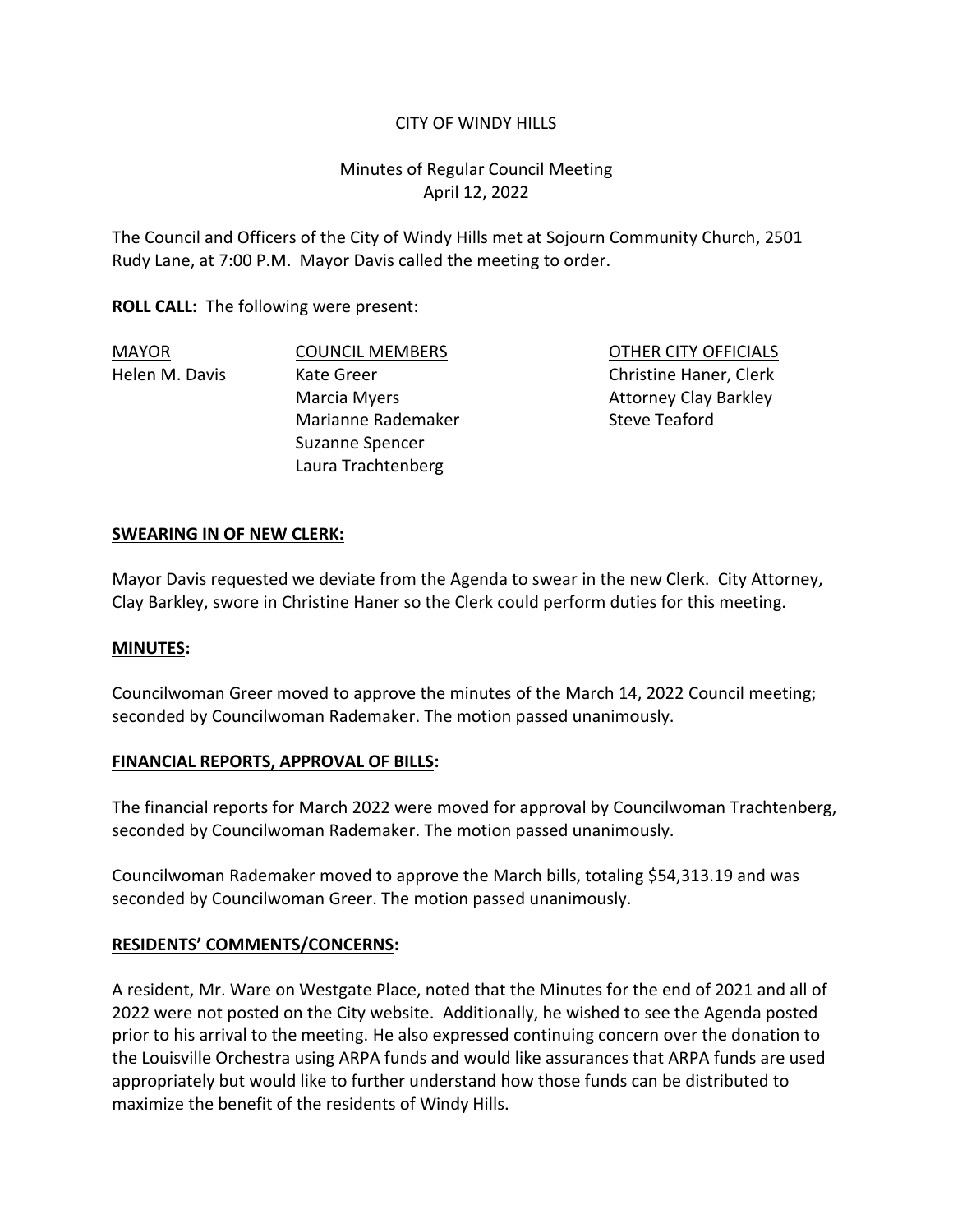#### **MAYOR'S REPORT:**

\_\_\_\_\_\_\_\_\_\_

Police Report: There were 102 hours of Police support reported during March. Most of the time was spent on 2 houses on House Watch. They issued 2 traffic citations. There were 4 hours of traffic monitoring. There was either 1 or 3 parking citations. The report was contradictory. There were 3 parking warnings.

The office has eight outstanding 2021 property taxes. Liens were filed on April 12, 2022 for nonpayment. The Federal Reserve has sent the monthly update for the First Financial account of Pledged holdings that back up the Windy Hills accounts.

Councilwomen Greer, Rademaker, and Trachtenberg and I represented Windy Hills at the first statewide Women in City Government Summit. The presentations were excellent and there were many opportunities to network and share ideas.

One of the attendees at the Summit was Beverly Chester-Barton, Mayor of Shively, KY. I want to introduce Mayor Barton to the Windy Hills residents and Council. I appreciate her attending our Council meeting. She currently serves on the JCLC Board of Directors as is running for State Representative from her district.

Ecotech has requested a modification of the current contract. The current contract was approved by the Council in 2021 and extends through June 30, 2022. The council discussed the Ecotech proposals at the Friday, April 8, 2022 caucus meeting. After much discussion, we decided that none of Ecotech's proposals worked for our City. I emailed Bobby Lee, the CEO, and asked for a quote for one day a week back door pick-up, instead of the current 2 days, with other contract provisions continuing as is. During this discussion, our lawyer reminded us that we do not have to do anything since we have an enforceable contract through June 30, 2023.

Many Windy Hills residents lost their power during the recent storms, my family included. After some detective work on my part, I figured out the LG&E CEO's email address and emailed him. My email specifically addressed the reliability of service in the City of Windy Hills especially the neighborhoods north and west of Rudy Lane: Wexford Place, Indian Ridge, and Two Springs. Over the years, these areas have experienced frequent power outages and delays in repairs.

I explained how the lack of reliability impacted our residents on multiple levels. I requested that someone from the company contact me about improving the service to our City. He emailed me back 2 hours later to notify me that he had passed on my email to the director of operations who would be reaching out to me. I spoke to the LG&E director and when he returns from vacation, the company will begin a reliability audit for our City. They will review the frequency and length of outages, the causes including their equipment, trees, animals, etc. This audit will take some time but I hope it leads to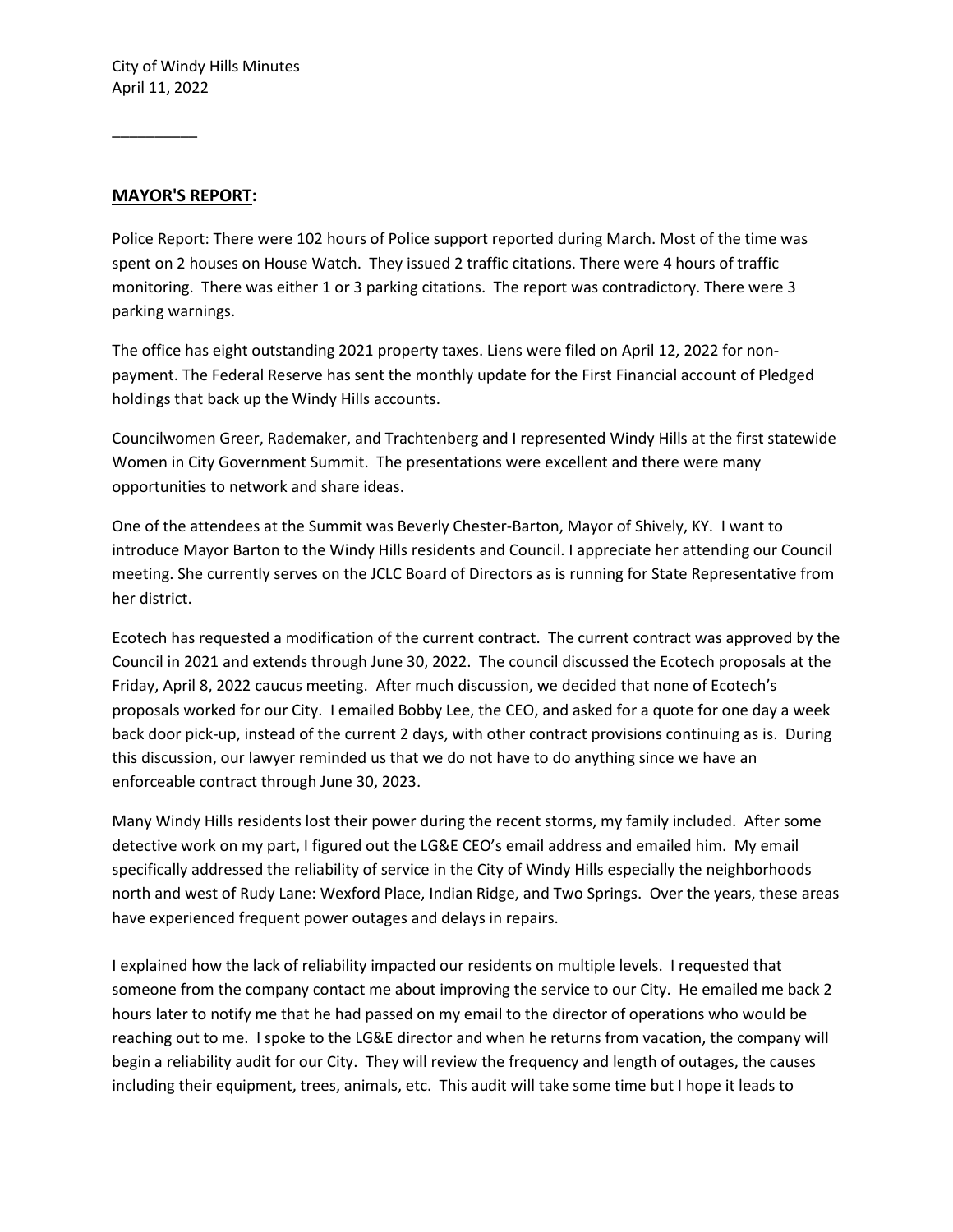\_\_\_\_\_\_\_\_\_\_ improved service for our whole City. I look forward to working with LG&E and I appreciate their responding to our concerns.

Marianne Rademaker, my husband, and I met with the Kentucky Highway Department Right of Way Agent to talk about the State's offer for our property on the Green. After reviewing the offer, I informed her that I thought it was too low.

To ensure that we do what is best for the City, we are reviewing the separate parts of the offer and have contacted outside experts who are knowledgeable in those particular areas to enlist their help.

I spent a couple of hours reading the finalized Treasury Department's Compliance and Reporting Guide for State and Local Governments. Our initial report has to be filed by April 30, 2022. I will have the report submitted by the deadline.

## **COMMITTEE REPORTS:**

Finance and ARPA Committee: Councilwoman Rademaker reported:

She communicated that the bench for Old Farm Road/Greenbriar Road has been purchased using ARPA funds, is being assembled, and will be installed forthwith.

Councilwoman Rademaker is currently accepting applications for ARPA funds and will consider the impact on the residents of Windy Hills in regards to the dispensing of funds.

A drinking fountain for both humans and pets is being investigated in cost and design to benefit residents who use the Green. ARPA funds will likely be used for this potential project.

Since the KYDOT Brownsboro Road/Rudy Lane project has almost been finalized, the City will begin the bidding process for a permeable path on the Green.

### Code Enforcement: Steve Teaford reported:

He reviewed Code Enforcements for March 2022. Steve communicated the Indian Ridge Stop Sign Proposal. Councilwoman Spencer shared her concern regarding the role of stop signs and "Children At Play" signs.

Mr. Teaford expressed his desire to update a few Ordinances based on his experiences and observations over the last seven years. His proposed Ordinance changes will be introduced to the Mayor and the Council in the coming months, some of which will include the number of cars parked at each residence and the Ordinance covering the subject of heavy equipment.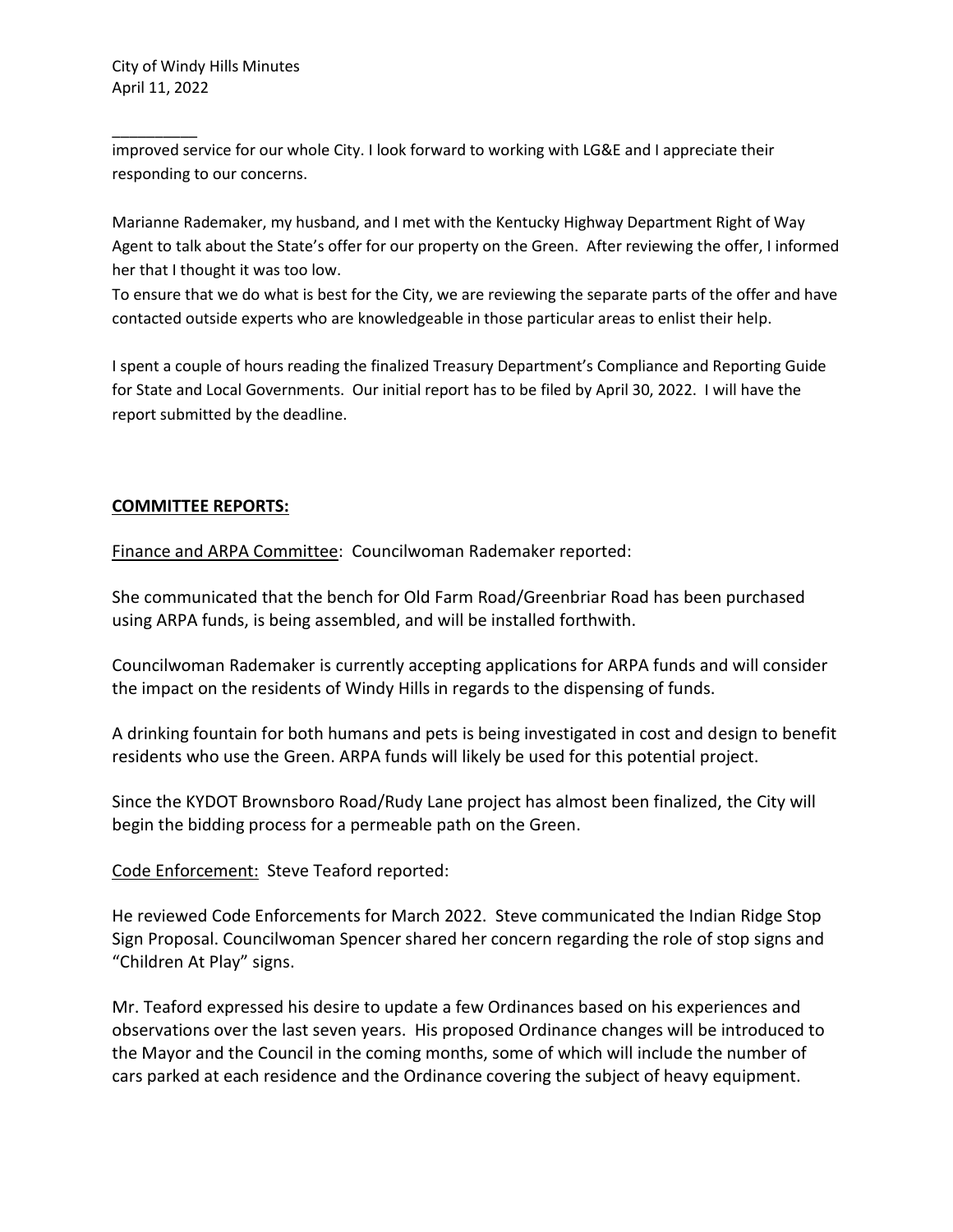#### \_\_\_\_\_\_\_\_\_\_ Windy Hills Green/City Maintenance/Newsletter/Tree Board - Councilwoman Greer:

(In her own words): I talked to Andy Smart at the Plant Kingdom about the trees that are going in on Ambridge. Plant Kingdom is going to make some changes at their business. Because of the difficulty of retaining qualified landscapers, the store is going to stick to retail only. Andy is leaving at the end of May. We will still get the 20% discount of trees through the City but they will give us the names of an independent business to have them planted. Andy, who is a certified arborist, says the group that is planting our Ambridge trees is very qualified.

As Ottes on Bardstown Road seems to know nothing about the 20% agreement, I intend to take copies of past invoices to show the new management.

I told Mike Hayman about the loss of land and trees on the Green. He told me that Trees Louisville has two of the Sycamores and recommends that we get one and plant it while it is available. He also said that he was unable to create a new leader on the damaged evergreen as it was too tall. I will contact Caroline about it.

Friday Helen and I are meeting with Grayson Shipreck to get an evaluation of the trees that will be removed or possibly hurt by the widening of the roads.

I met with Steve Saulter today to get a written estimate of the irrigation system on the Green for the Eminent Domain action on the Green. He is also going to either walk with me on the Green to show me where all of the faucets are or give me a copy of the blueprint.

I was not happy with the amount of weeds on the Green. I emailed Aaron and told him to get on it.

One other thing that needs attention is the Bear. I plan to go over to Mike Skelton's house this week and see what he did to stop the rot in his bear and then fix Rudy.

TREE BOARD: The Tree Board has set Arbor Day for Monday, June 20 from 6:00-7:30 P.M. at the Recycling Center on Hubbards Lane. The program will center on Stream Remediation and replanting. We hope to have experts on water cleanup and landscaping with native plants suitable to the area. We will have the Ice Cream truck and Goody Bags for children. There will be a raffle for an hour long evaluation from Caroline Westfall.

We need to get some new Tree Board members. Jim Ising has moved. I have two people who are interested now. I will need two more in July.

Aaron will start mulching, pruning shortly before Derby week.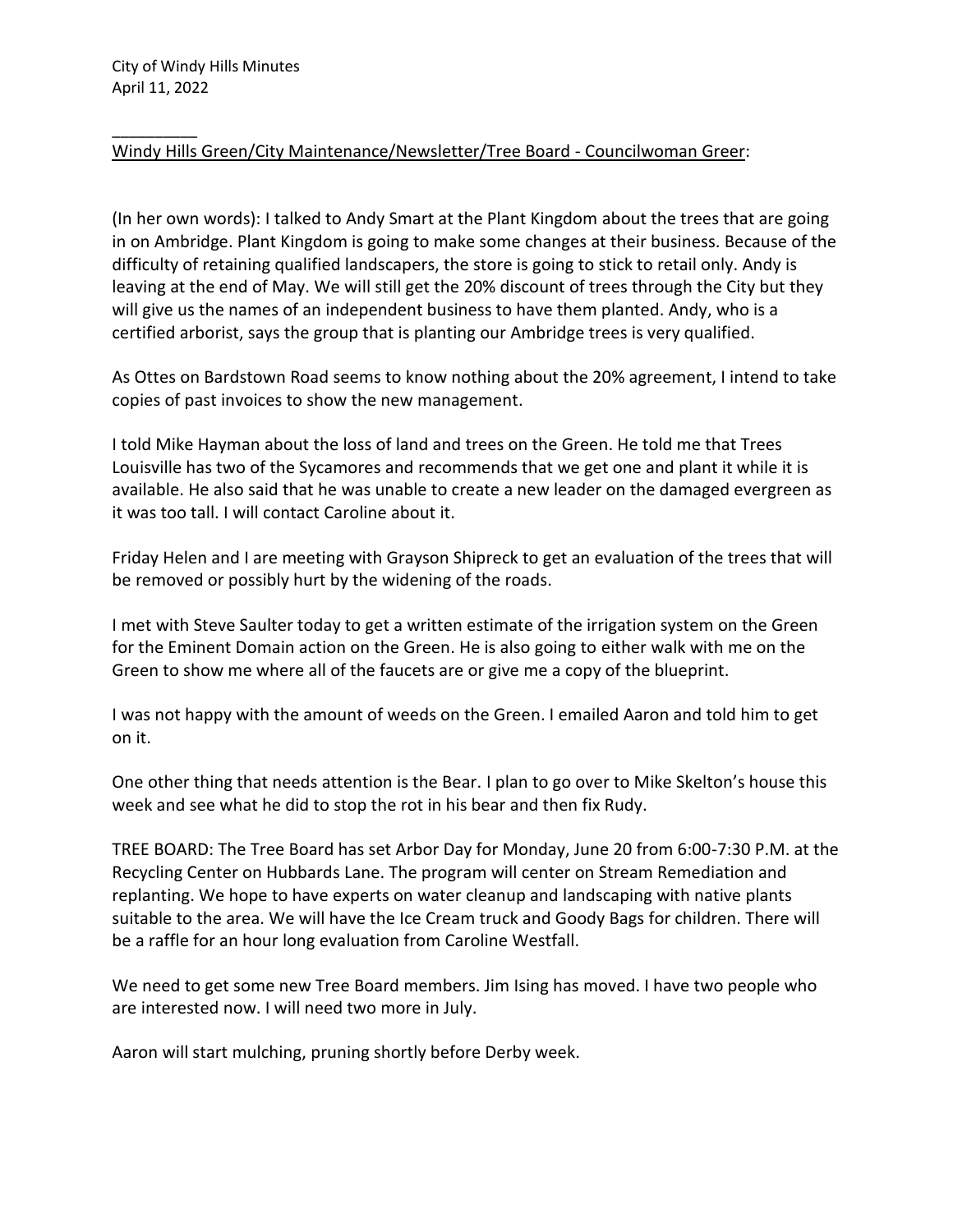\_\_\_\_\_\_\_\_\_\_

# Newsletter - Councilwoman Myers: Councilwoman Myers reported

Councilwoman Myers reminded us of the April  $13<sup>th</sup>$  deadline to submit articles or topics of interest to The Breeze. A grand effort has been made to maintain the database of both residents and area business subscribers. The Clerk has been assisting Councilwoman Myers in updating both the email communication list and the Mail Chimp listing. Councilwoman Myers commended the Mayor and the Council for submitting articles and information on many topics to add to the variety in the newsletter.

# Community Caring/Health & Fitness/Welcome to Windy Hills – Councilwoman Spencer:

Councilwoman Spencer reported the following: **Welcome to Windy Hills:** There were four real estate transfers. She always meets and greets New Residents and gives them a copy of "Welcome to Windy Hills".

**Caring Community:** There was nothing new to report regarding refurbishment of "Aging In Place in Windy Hills".

**Health and Fitness**: Yoga with Anne and the Windy Walkers has had a small uptick in numbers thanks to the promotion of these health and fitness options mentioned in The Breeze newsletter. The Windy Walkers have walked in Seneca Park and Brown Park and have received invitations to walk in other areas of the city, as well. With the weather starting to warm up, all are encouraged to join in the fun!

### Public Works – Councilman Blue:

Councilman Blue was absent during this meeting but wished to convey that he has been doing cost research on two stop signs that are down. Re-bidding for snow removal will commence in the Fall of 2022. We were under budget this last winter. Councilman Blue has also been involved in the design options and cost research for the proposed human and pet fountain for The Green, as discussed by Councilwoman Rademaker.

# Food Truck – Councilwoman Trachtenberg:

By popular demand the Food Trucks are back! While a specific list of Food Trucks will be known closer to summer, the Eggroll Truck is scheduled for Monday, May 2<sup>nd</sup>. The location is still Sojourn Community Church – East, at 2501 Rudy Lane, and the time will be 5 -7pm. We anticipate seven Food Trucks in all and look forward to the variety.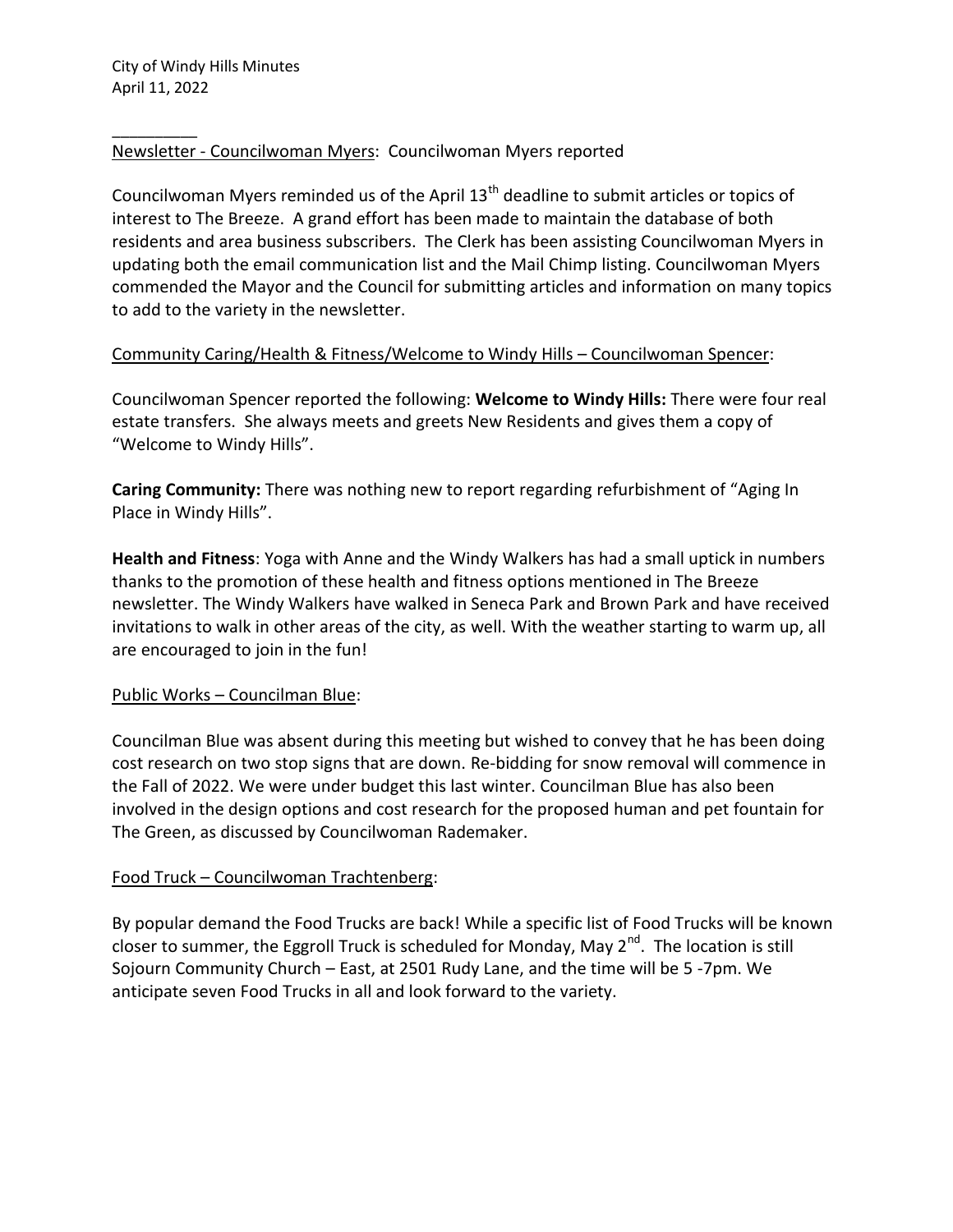\_\_\_\_\_\_\_\_\_\_

## City Clerk – Christine Haner:

To save time, as well as the cost of payroll preparation, the City Clerk will be paid monthly, rather than weekly.

City Hall made the leap to QuickBooks Online from QuickBooks Desktop. The bookkeepers at Charles Veeneman's CPA office have been wonderful to work with.

Since the March Minutes have been approved, the City of Windy Hills website will be updated.

The office receives 2-8 requests per day from Abstract and Title Companies requesting proof of payment of property taxes.

Christine is also maintaining the RSVP list for the Candidates Forum on April 26<sup>th</sup>.

There are 8 Delinquent 2021 Property Taxes. Christine will work with Mayor Davis to file Liens this week.

Revised Office Hours for City Hall: 11-2 M-F

### **UNFINISHED BUSINESS**:

Councilwoman Trachtenberg reported that a Candidates Forum for the upcoming primary election will be held on April 26<sup>th</sup> at All Peoples, A Unitarian and Universalist Church at 4936 Brownsboro Road from 7-8:30p.m. This is in partnership with the Cities of St. Matthews, Crossgate, Graymoor-Devondale, Northfield, and Woodlawn Park. We encourage residents to attend and learn about the candidates for County Attorney, County Clerk, Judges for District, Circuit, and Kentucky Supreme Courts, Senators.

Another Candidates Forum will be held, hosted by the City of St. Matthews, to include the U.S. House of Representative Candidates. There will be more information to come on the specifics.

Steve Teaford reported on the Indian Ridge Stop Sign Proposal. With the help of the City Engineer, Mark Madison, we have all the information needed.

Councilwoman Myers made a motion to approve the Stop Sign Proposal, Councilwoman Rademaker seconded the motion.

The motion passed.